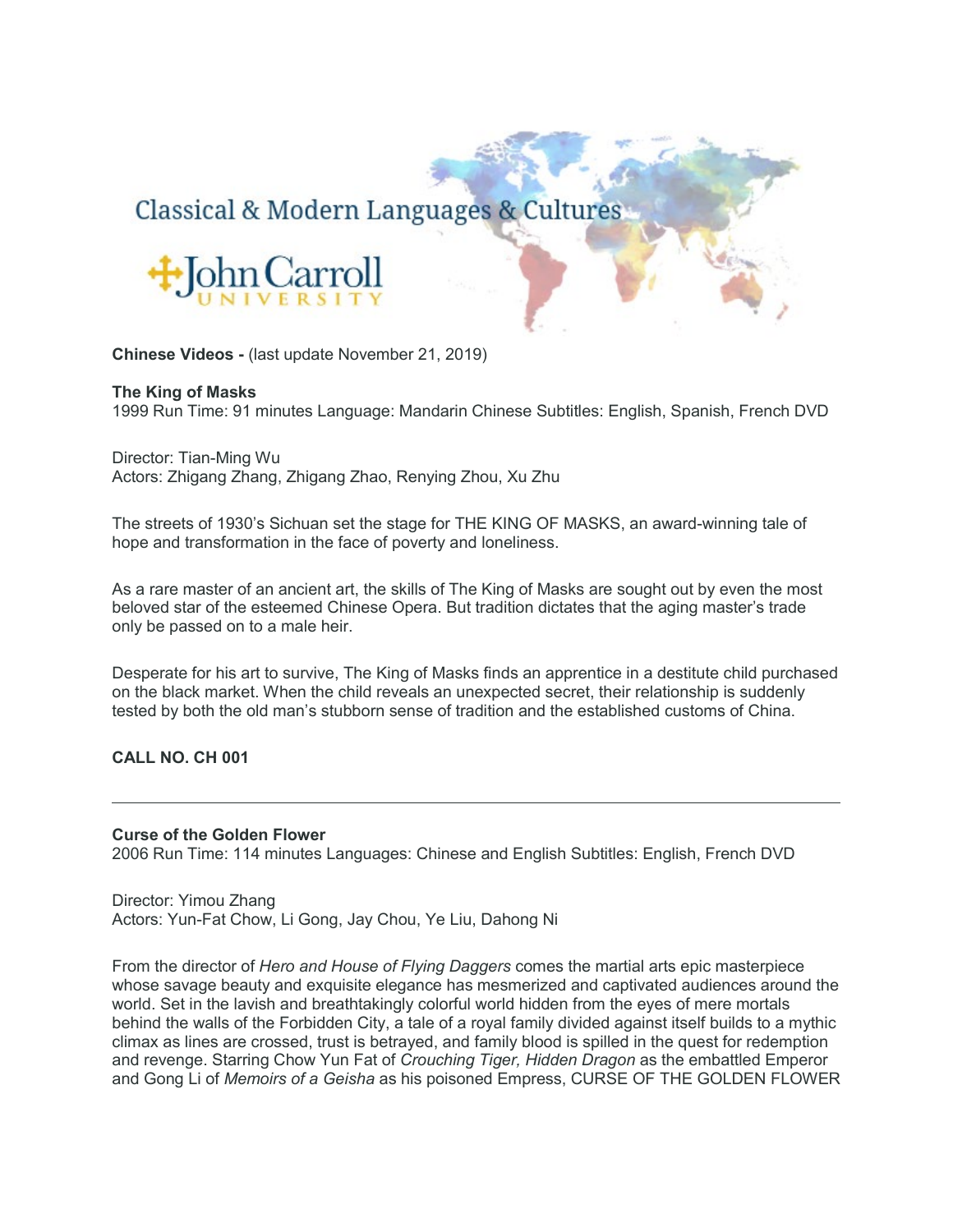grants you entry into a dazzling and spectacular world of betrayal, vengeance and passion that will change the way you think of martial arts forever. **CALL NO. CH 002**

#### **The Emperor and The Assassin**

1999 Run Time: 162 minutes Language: Mandarin Chinese Subtitles: English, Spanish, French DVD

Director: Kaige Chen Actors: Haifeng Ding, Li Gong, Yongfei Gu, Xuejian Li, Xiaohe Lu

A visually stunning epic exploring the devastating price one country pays for peace and one man pays for power.

Ying Zheng, the King of Qin, has one driving ambition: to unify China's seven kingdoms into one magnificent empire. Impressed by her lover's convictions, Lady Zhao (Gong Li) helps Ying Zheng concoct an assassination plot that would justify the conquest of Quin's most powerful enemy.

When Ying Zheng's peaceful mission explodes into a brutal holocaust, a disillusioned Lady Zhao is forced to question her loyalty as well as her lover's destiny.

#### **CALL NO. CH 003**

#### **New Year in Ping Wei**

2005, Run Time: 30 minutes, Language: English and Mandarin Chinese (with subtitles), DVD

Celebrate Chinese New Year in a rural Chinese Village. Also known as the Spring Festival, New Year is the most important holiday on the Chinese calendar, a time when families reunite and mythical dragons dance through the night.

Narrated in both English and Mandarin (with subtitles) New Year in Ping Wei follows Liu Yen Twin and her family as they celebrate. From preparation of the family reunion dinner and the symbolic burning of paper money to firecrackers and fireworks, all the traditions of New Year are captured in this colorful sequel to ONE DAY IN PING WEI.

#### **CALL NO. CH 004**

#### **Raise the Red Lantern**

1991; Run Time: 125 minutes; Language: Mandarin Chinese; Subtitles: English, French, Spanish; DVD

Director: Yimou Zhang Actors: Li Gong, Jingwu Ma, Saifei He, Cuifen Cao, Qi Zhao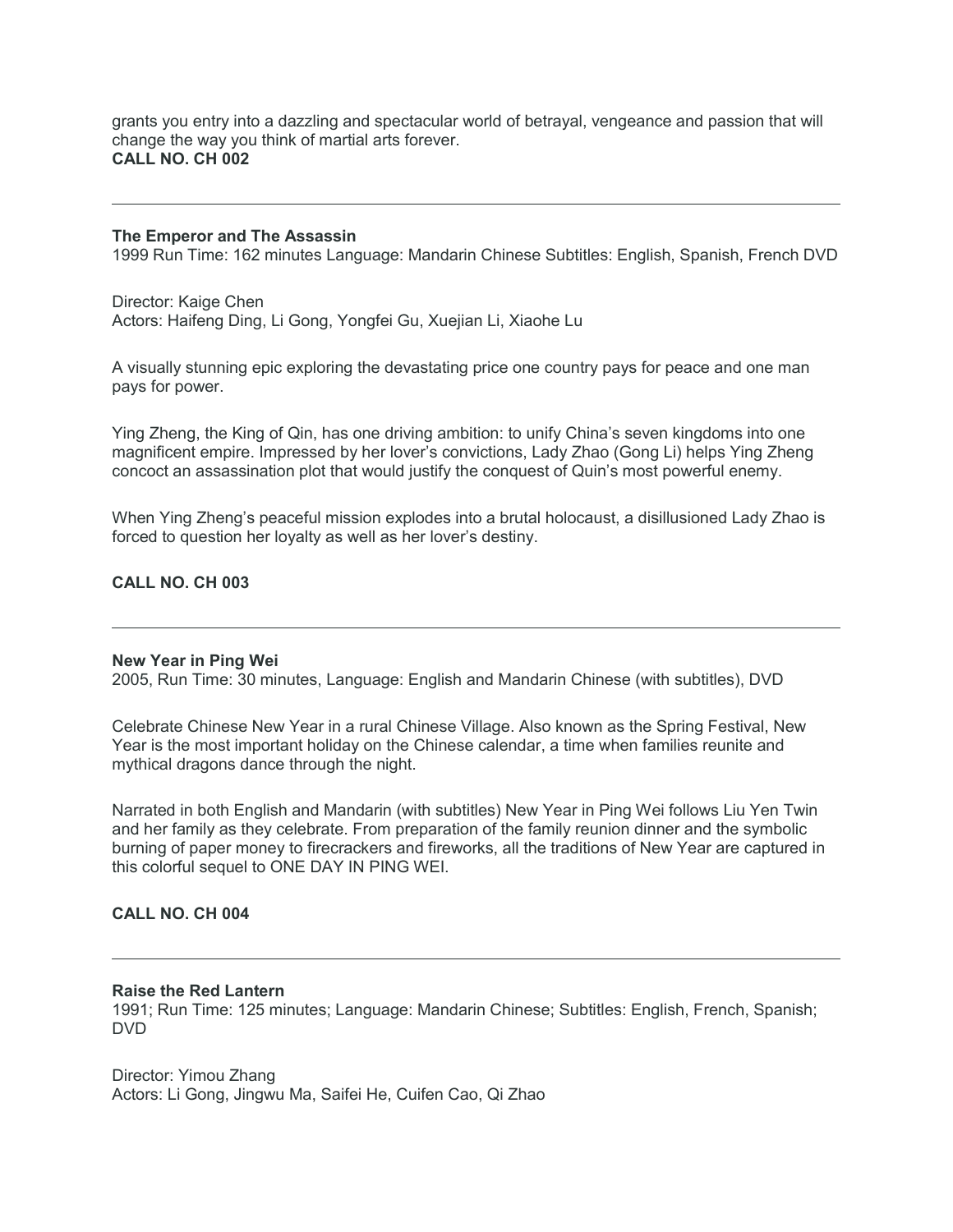From Zhang Yimou (*Hero*) "China's most daring and exciting director" (*Los Angeles Times*) and celebrated screenwriter Ni Zhen comes an Oscar®-nominated masterpiece of stark beauty and fatal intrigue. Originally banned in mainland China for its dark depiction of Chinese society, Raise the Red Lantern is "a film of astonishing beauty and terror" (*Los Angeles Times*) that will captivate you from start to finish.

In 1920s China, women had few options. So following the death of her father, Songlian (Gong Li, *Memoirs of a Geisha*), a beautiful nineteen-year-old college student agrees to marry a wealthy nobleman. She is to be wife number four ant his estate, where daily life revolves around an ancient family custom: the master raises a red lantern outside the house of the wife with whom he desires to spend the night. On the surface, there is harmony between the wives, but trapped inside their gilded cages, with nothing to do but compete for their husband's favor, the four "sisters" are drawn into a web of petty rivalries that soon escalate into treachery…and tragedy. **CALL NO. CH 005**

**China from the Inside** 2006; Run time: 4 hours; Language: English; DVD

Director: Jonathan Lewis

A KQED Public Television and Granada Production in Association with Kostyk Communications

China is rapidly becoming a world power, but much of the country and its people remain hidden to those outside its borders. CHINA FROM THE INSIDE includes visits to temples in Tibet, border areas of Muslim Xinjiang, Communist Party meetings, a village election, court rooms, newspaper offices, a women's labor camp, and a country wedding. From these domains, viewers observe the difficulties of navigating politics and culture in this vast country. In only four hours, viewers will be able to discern a China that few outside the country ever glimpse, a country of 1.3 billion people undergoing extraordinary growth while facing prodigious obstacles.

### Episode 1: POWER AND THE PEOPLE

How does the Communist Party exert control over 1.3 billion Chinese? Are village elections a chance for people to take a share in power? Chinese people, from farmer to Minister, speak frankly about the problems the country faces and the ways forward.

### Episode 2: WOMEN OF THE COUTNRY

China's women are argued over at their weddings and have one of the highest suicide rates in the world. Now many are beginning to fight for their rights and their futures.

### Episode 3: SHIFTING NATURE

China's environment is in trouble, but solutions often seem as harsh as the problems. A third of the world uses water from China's rivers, but rapid industrialization and climate change have led to bad air, polluted rivers and dire water shortages.

### Episode 4: FREEDOM AND JUSTICE

Filmed in Tibetan temples, newspaper offices and a labor camp, this final episode asks: what are the limits of freedom – and the threats to stability?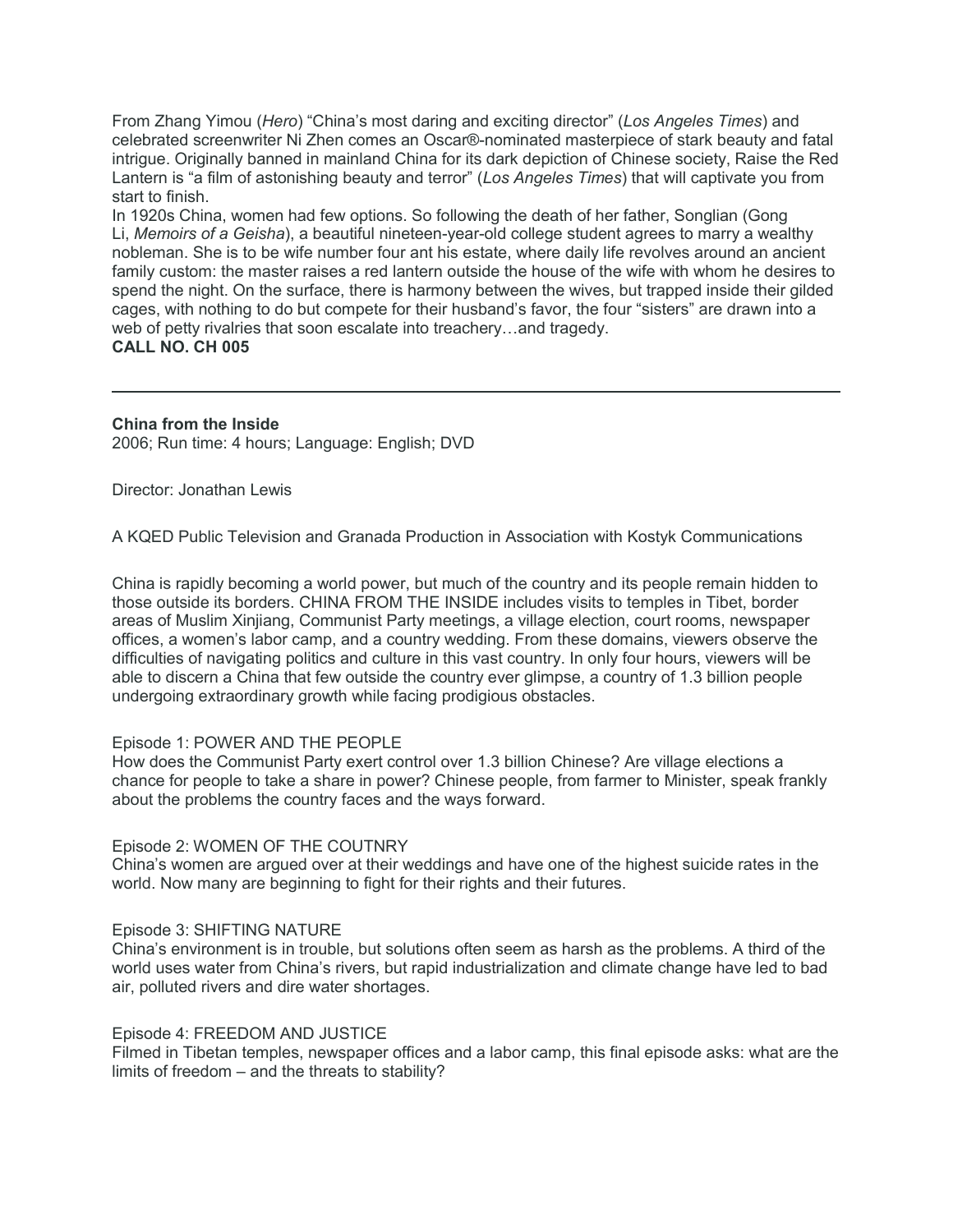#### **CALL NO. CH 006**

## **Land of the Dragon**

Pearl River Productions

LAND OF THE DRAGON is a 30-minute documentary that offers a rare glimpse of life inside China.

Our journey is hosted by 13-year old Liu Hui Ping. She acts as both tour guide and teacher, appearing on camera (and speaking in English) as she leads us through the Forbidden City and other historical sites.

From hutongs (traditional Chinese homes) to temples you'll see how people live their lives in Beijing, one of the busiest and fastest growing cities in the world.

#### **CALL NO. CH 007**

#### **When Ruo Ma was Seventeen**

2002; Run time 86 minutes; language: Mandarin; subtitles: English; DVD all region disk

Screened in Berlin International Film Festival and Pusan International Film Festival, "When Ruo Ma was Seventeen" illustrates the perspectives and fantasies of youngsters towards love. Ruoma, a girl from Xiani tribe, lives with her grandma since childhood. Fantasizing about the world outside. Ruoma wants to visit the city but has no money. In the meantime she meets Ming, a amateurish photographer, who helps her to earn money by asking Ruoma to take photos with the tourists with her tribe dresses on. At last, their dream come<sup>[5]</sup> true but Ming has to leave his hometown, however Ruoma's love to [for] him make[s] him so confused....

#### **CALL NO. CH 008**

#### **Still Life**

2008; Run time: 108 minutes; language: Mandarin; subtitles: English: DVD

Actors: Zhou Lan, Sanming Han Tao Zhao Directors: Jia Zhang Ke

*Still Life* is an empathetic portrait of those left behind by a modernizing society and, as in director Jia Zhang-ke's earlier films (*Platform, Unknown Pleasures, The World*), it is a unique hybrid of documentary and fiction.

In *Still Life*, great changes have come to the town of Fengjie due to the construction of the Three Gorges hydro project on the Yangtze River. Countless families that had lived there for many generations have had to relocate to other cities. Fengjie's old town, which has a 2000-year history, has been torn down and submerged forever. There are still things that need to be salvaged and yet there are also things that must be left behind. In *Still Life*, such life-changing choices face both Han Sanming, a miner traveling to Fengjie in search of his ex-wife of sixteen years, and Shen Hong, a